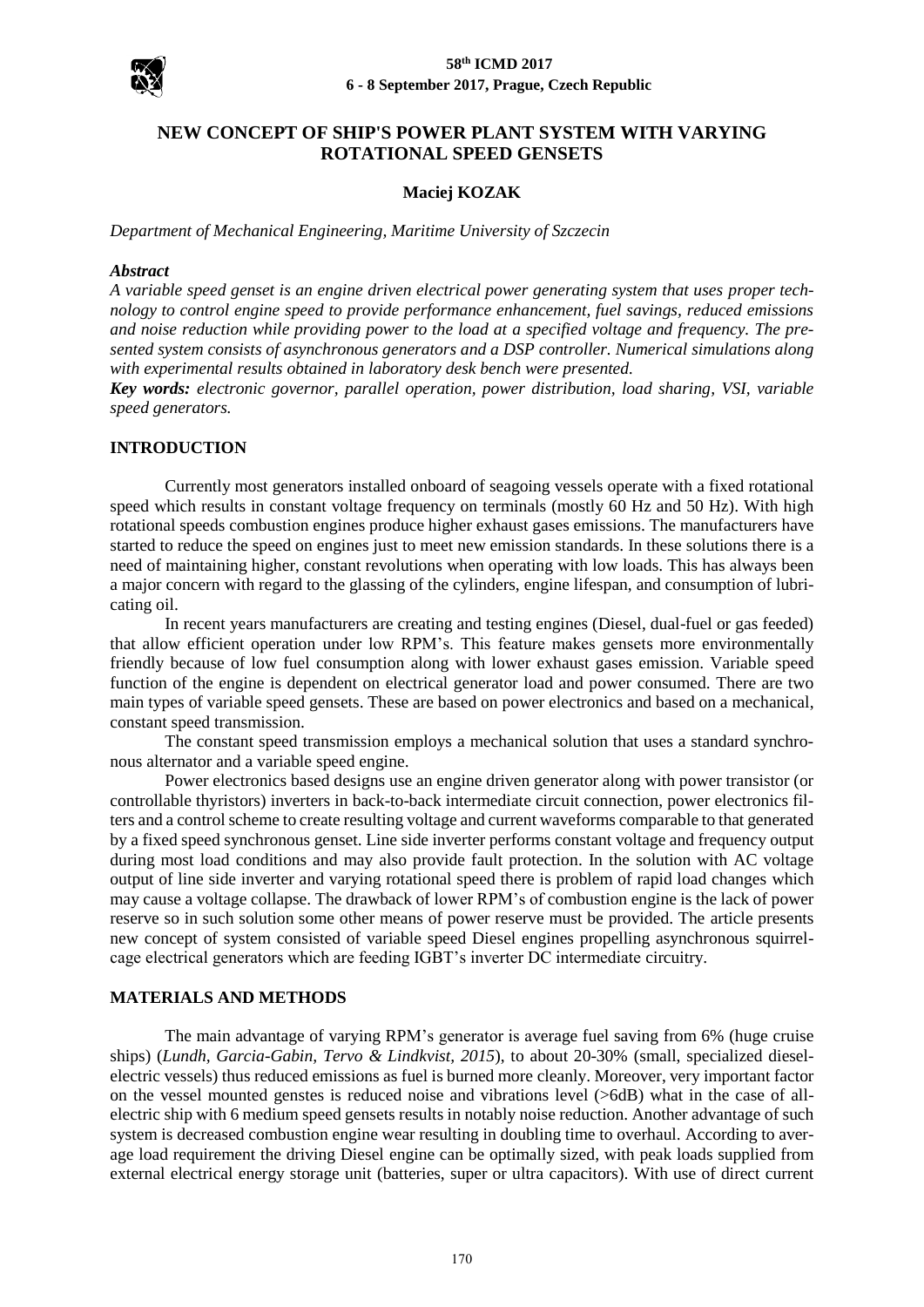

ship electrical distribution system overall weight and space of the equipment decreases of about 30%. As real-world applications of offshore PSV ships like "Dina Star" or "Edda Ferd" show excellent results of using variable speed generators and DC current distribution systems along with power electronics controllable converters the attempts to improve such a system are being undertaken.



**Fig. 1** Comparison of SFOC of variable speed operation efficiency against constant speed operation. (*Kozak, Gordon & Bejger*, *2016*)

As it can be seen in the Fig. 1 the efficiency of presented system is notably better than one of the constant RPM's especially under medium and low load values. This is not surprising as the typical Diesels engines are designed to operate at minimal load at level of about 60%. The problem arises when load demand excesses a little bit power of one genset and to complete operation two generators must be put into parallel operation. The dynamic changeover of load between the gensets is recognized as the best mean for removing cylinder surface carbon deposits but it is not providing



**Fig. 2** Marine fuel consumption and exhaust gases emission reduction. (*Kozak, Bejger, Gałaj & Gawdziński*, *2016*)

Ship electric load variability implies changing in time power generation, hence variable operation points for the generators. It is well-known that the SFOC (specific fuel oil consumption) function of a diesel generator depends solely on the generator output power and some loses. Generators fuel consumption function can be approximated by second order polynomials (*Kanellos, Tsekouras & Hatziargyriou, 2014*). This function can be expressed as:  $FC_j(P_j) = a_{0j} + a_{1j}P_j + a_{2j}P_j^2$ ,  $P_{jmin} \le P_j \le P_{jmax}$  (1) where  $P_i$  is the power of j-th unit.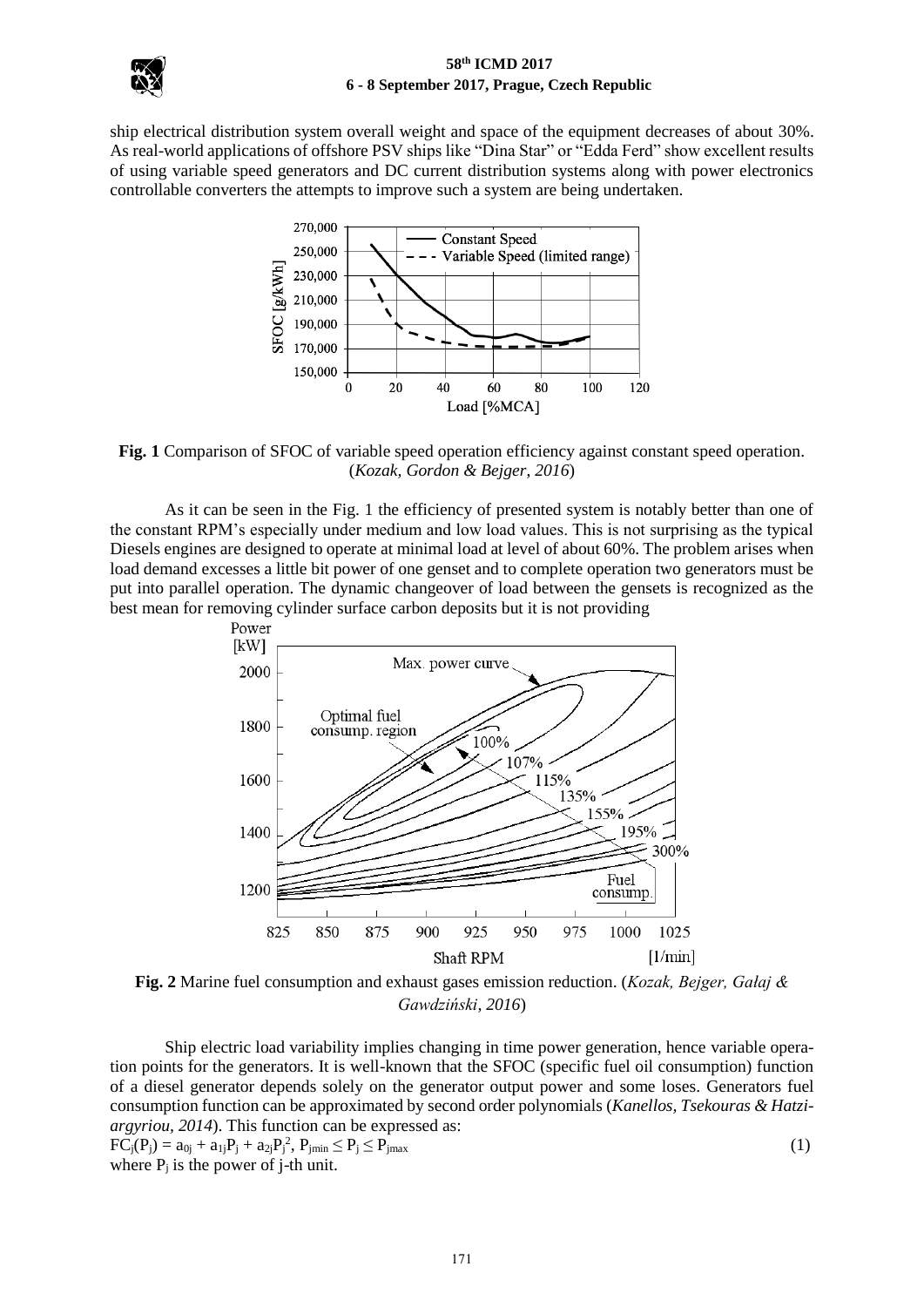

Specific fuel oil consumption function (denoted as  $F<sub>SFOC</sub>$ ) is useful for the determination of the point of operation of a generator. SFOC determines generator fuel consumption per kilowatt hour. A typical SFOC is shown in Fig. 1. SFOC for given engine can be calculated as

$$
F_{SFOCj}(P_j) = FC_j(P_j)/P_j = a_{0j}/P_j + a_{1j} + a_{2j}P_j, \ P_{jmin} \le P_j \le P_{jmax}
$$
\n(2)

SFOC of combustion engine is a decreasing function of the produced power P. In the point where the most economical operation is achieved curve slope changes and increases until next maximum power.

In the case of ship propelled by electrical motors optimization of the electric power generation should be performed along with the optimization of the electric propulsion power. This problem comprises problems of power generating unit priority and optimal power distribution. Unit designation decides which gensets should be to be used. Power management system calculates optimal time of operation during the examined time period, while the load sharing between each generator is calculated by optimal power dispatch. Since the electrical generators are at most operating at constant speed, power distribution capabilities are limited.

To overcome aforementioned limitation a method of proper power distribution with use of control signals coming from electronic governor and DC system consisted of induction generators co-working with VSI inverter was developed. Main difference between proposed system and existing technical solutions is use of simple electrical machine as electrical generator. Onboard of few vessels similar systems consists of self-excited generators with series connected controlled rectifiers. As an emergency power reserve battery with boost-buck converters is provided.



**Fig. 3** Block scheme of proposed system. (*Kozak, Gordon & Bejger 2016*)

Proposed strategy of electrical generators control is based on assumption every inverter unit assigned to it's own generator can act as individual generator power management system "Slave" which cooperates with "Master" unit. While Modbus RTU communication network is assured, system can easy cooperate with combustion engine governor and control unit to maintain optimal point of combustion engine work thus to achieve best work parameters. As alternating voltage sources there are used asynchronous squirrel cage generators marked as SCG. Both generators are driven by prime movers (PM) fed by drive inverters (DI). This kind of connection allows convenient driving of generator sets in wide range of RPM's. As it can be seen in Fig. 3. both inverters are in back-to-back connection (with DC intermediate circuits) which can be extremely useful in case of both direction power transfer. In proposed solution electrical energy is distributed with means of direct current, but most of consumers need inverters to work properly, so in there can be add line side converter (LSC).

Proposed system consists of two real-time controlled inverters where digital signal processor can be programed with use of VisualDSP++ 5.0 programming high-level language. FPGA (field-programmable gate array) is programmed by Altera Quartus II software. FPGA digital circuit controls switching strategy of IGBT (insulated gate bipolar transistor) transistors in space vector pulse width modulation (SVPWM) and provides handling of analog to digital sensors. DSP circuitry calls FPGA in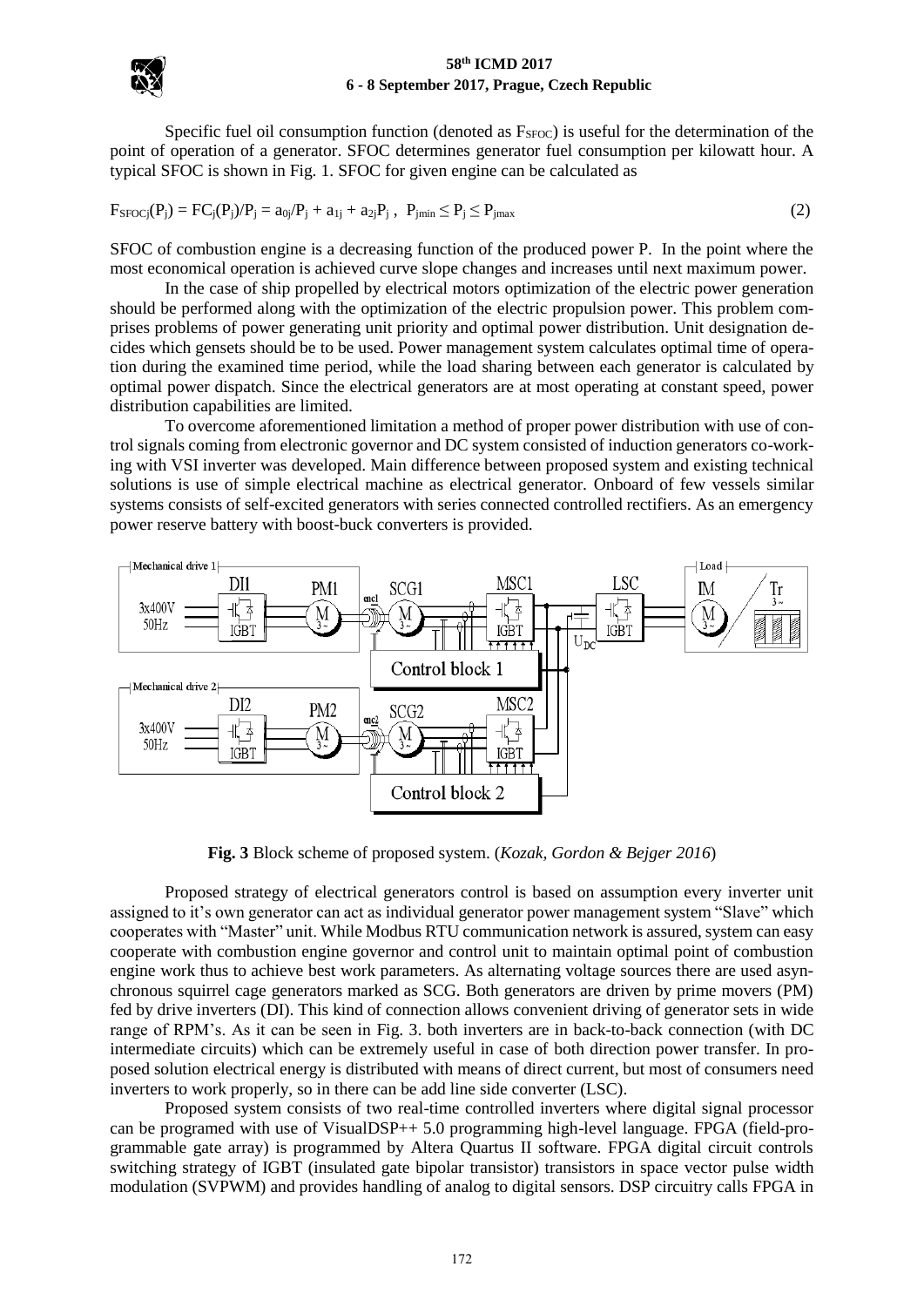

software interruptions and reads values of measured current and voltages for control purposes. After calculation loop is done DSP sends voltages data in  $\alpha$ - $\beta$  coordinates to execute by FPGA, which enables switching of IGBT transistors. FPGA software inherently cares of power electronics dead time so every change of power devices state must be preceded by short (usually few of μs) delay.

Proper operation of individual load inverters is ensured while direct current link voltage is maintained at desirable level. In tested system, DC voltage was set on 700V and it was kept almost constant by machine side inverters.

Considering Diesel engine governor inputs and outputs as main control unit the RPM's and engine mechanical torque would be the best choice of control signals. Such signals are inputs of electrical power management system with means of Modbus protocol.



**Fig. 4** Control system of proposed system.

The core of presented system are signals of available power P and rotational speed  $\omega_r$  of working in parallel generators incoming into PMS (power management system). The data is proportional to incoming available power of each genset and consist of limited power and rotational speed of generators. Based on incoming data DSP is performing real-time calculations of power distribution between generators. There are Diesels engines torque maps (*Seung-Hwan, Jung-Sik, Joon-Hwan & Seung-Ki, 2015*) with optimal fuel consumption regions and forbidden areas in the form of tables embedded into software code. The data fill of tables would come from information provided by engines manufactures. The algorithm of power distribution seeks for optimal Power/RPM's ratio with use of (1) and (2) closest to optimal region of SFOC for each genset. In the case of two-way communication between PMS and EEG (engine electronic governor) power management system is capable to transmit RPM's control commands. Because of complexity of design and used algorithms it is worth to note that not only one configuration exists and finding the best parameters can be achieved in many ways. In proposed system knowledge of total electrical load of generators is crucial to work out proper Diesel engines control signals.

In the case of very simple to maintain asynchronous squirrel cage generator (SCG), task of excitation and stable work, is far more complicated than in other type of self-excited generators. Firstly, DC link capacitors have to be charged from external source. With energy stored in capacitors of intermediate circuit generator is put into operation and initially takes energy from energy banks for machine magnetization purposes. Decoupled control of magnetizing and active current is provided by means of programmed machine side inverter. After voltage build-up the DC busbar voltage is maintained by outer-loop control algorithm.

As control method algorithm the field oriented control (FOC) was chosen as perfectly fit to such a task. In a manner of this method there can be independently controlled active and reactive currents.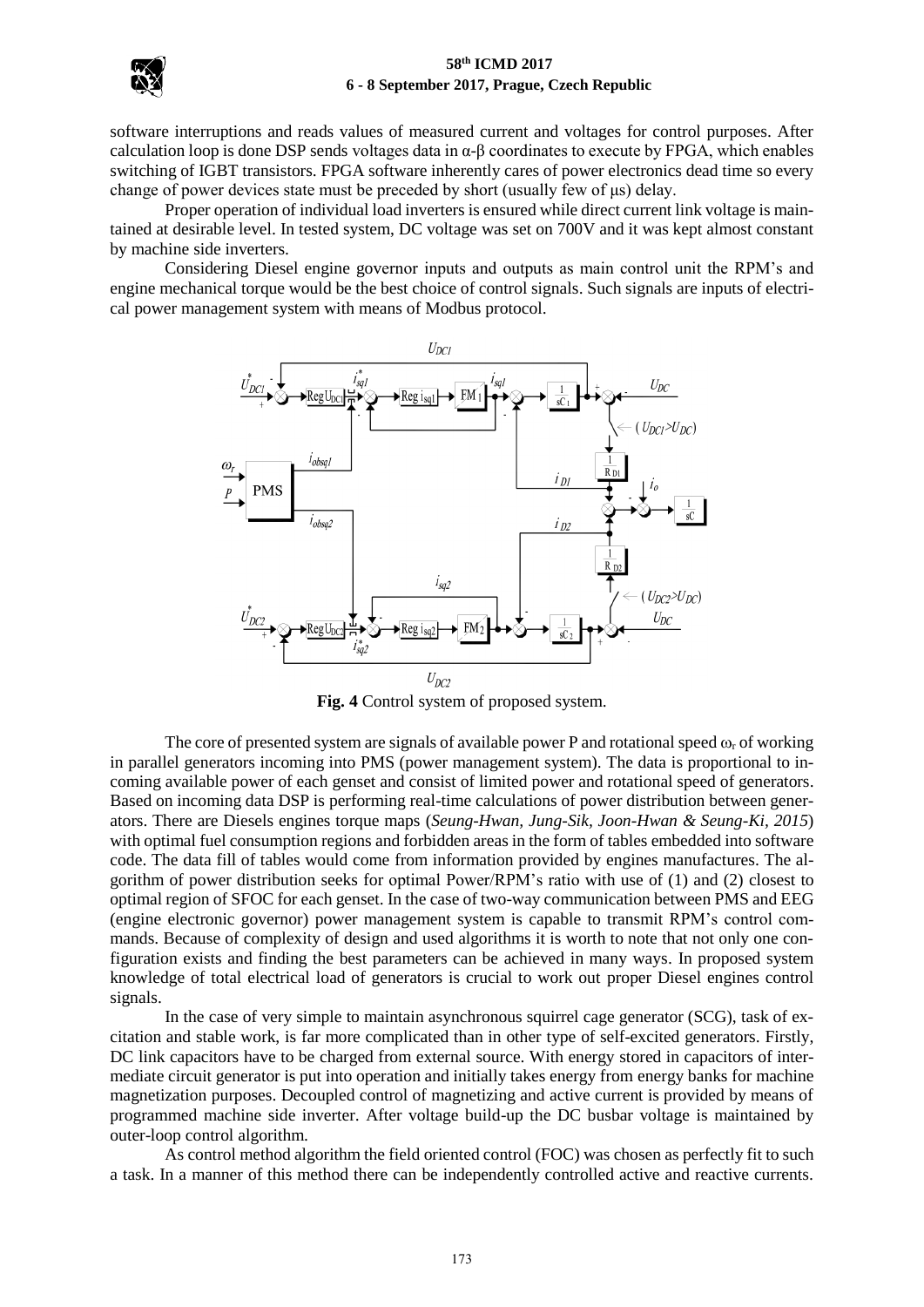

Active current i<sub>sq</sub> control loop in d-q coordinates provides constant DC link voltage  $U_{DC}$  value, while reactive current i<sub>sd</sub> is set to value motor magnetizing current.



**Fig. 5** Scheme of squirrel cage asynchronous generator FOC control *(Kozak, Gordon, Bejger 2016)*.

The core of FOC is use of transformations calculated in real-time. Using of space vector properties there's possibility of projection sinusoidal balanced three phase quantities as easy to control constant values of currents, voltages and fluxes. For example space vector *x s* representing aforementioned quantities can be expressed by two-phase magnitudes called  $x_\alpha$  and  $x_\beta$  in the real-imaginary complex plane.

# **RESULTS AND DISCUSSION**

To verify assumptions made, proposed system was simulated. All simulations including discretized asynchronous generators models were prepared in VisualDSP++ language. Control algorithms and procedures were coded in a manner that gave possibility to move straight the source code into DSP processor. Some parameters tuning was applied and simulations results were obtained.



**Fig. 6** Simulation results of start-up and parallel operation of two squirrel cage generators. a) without power sharing algorithm enabled b) with automatic power sharing enabled.

For purpose of further researches laboratory test bench was created. System consists of two generators with outputs of power 1kW and 4kW respectively. Both of them are tied up to IGBT inverters controlled by one FPGA/DSP unit. LEM current and voltages transducers perform measurements. Field